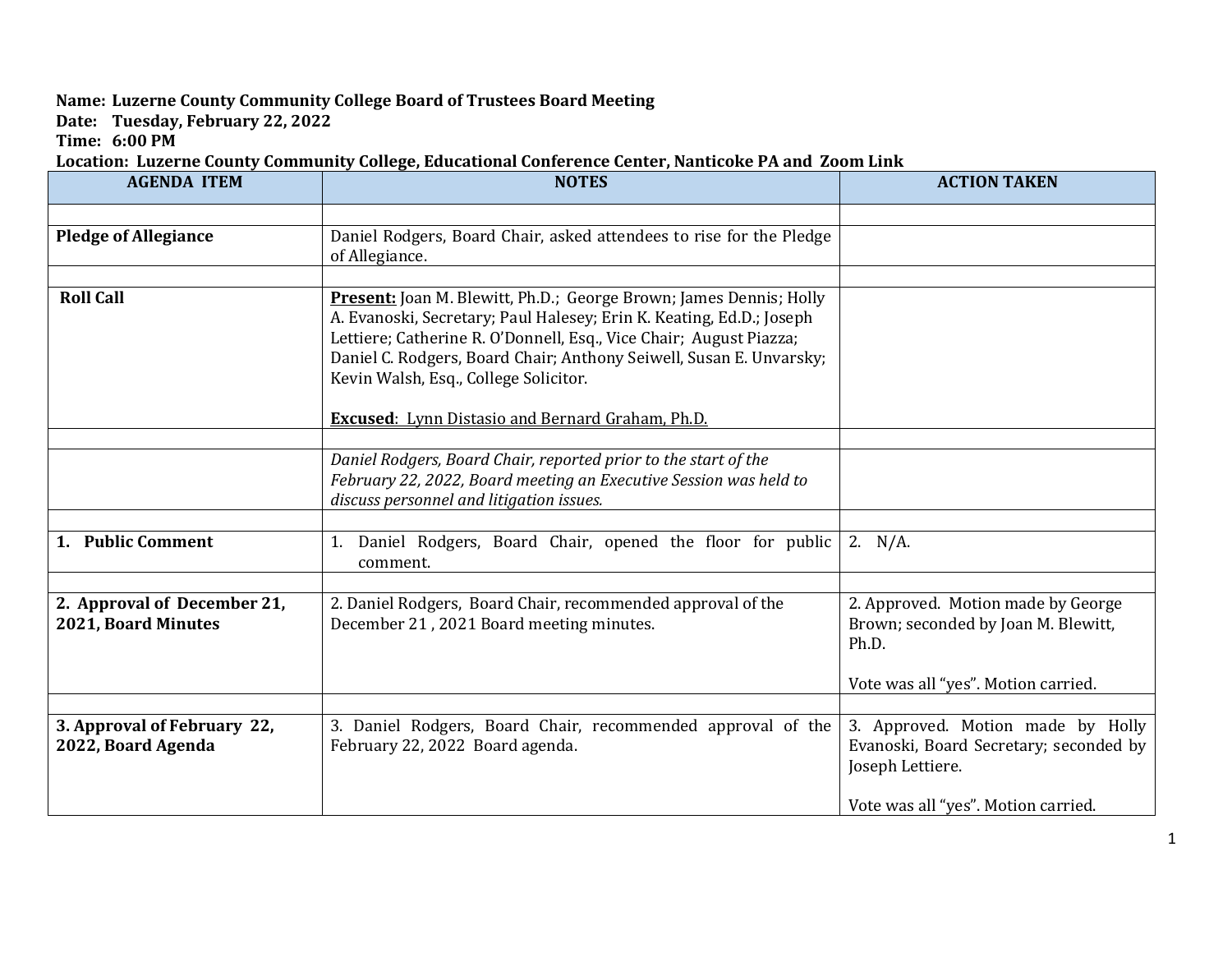| <b>AGENDA ITEM</b>               | <b>NOTES</b>                                                                                                                                                                                                                                                                                                                                                                                                                                                                                                                                                                                                                                                                                                                                                                                                                                                                                                                                                                                                                                                                                                                                                                                                                                                                                                                                                                                                                                                                                                                                                                                                                                                                                                                                                                                                                       | <b>ACTION TAKEN</b> |
|----------------------------------|------------------------------------------------------------------------------------------------------------------------------------------------------------------------------------------------------------------------------------------------------------------------------------------------------------------------------------------------------------------------------------------------------------------------------------------------------------------------------------------------------------------------------------------------------------------------------------------------------------------------------------------------------------------------------------------------------------------------------------------------------------------------------------------------------------------------------------------------------------------------------------------------------------------------------------------------------------------------------------------------------------------------------------------------------------------------------------------------------------------------------------------------------------------------------------------------------------------------------------------------------------------------------------------------------------------------------------------------------------------------------------------------------------------------------------------------------------------------------------------------------------------------------------------------------------------------------------------------------------------------------------------------------------------------------------------------------------------------------------------------------------------------------------------------------------------------------------|---------------------|
| 4. Report of Officers and Agents |                                                                                                                                                                                                                                                                                                                                                                                                                                                                                                                                                                                                                                                                                                                                                                                                                                                                                                                                                                                                                                                                                                                                                                                                                                                                                                                                                                                                                                                                                                                                                                                                                                                                                                                                                                                                                                    |                     |
| ❖ President's Report             | President Leary reported the Wilkes Barre and the Hazleton Center<br>have expanded their footprint and instructional facility this Spring<br>semester. Both Centers are now featuring state-of-the-art science<br>labs. In addition, the Wilkes Barre Center has acquired a second<br>floor that now includes several remodeled classrooms, an Academic<br>Support Center, a student lounge area, and additional staff offices<br>and reception area. These Centers continue to be strong entry points<br>to LCCC, meeting the educational needs in these communities. The<br>College's investments at these two dedicated Centers are bearing<br>much fruit. The Wilkes Barre Center spring enrollment is up 38%<br>and the Hazleton Center spring enrollment is up 141% compared to<br>last spring.<br>Luzerne County Community College has added 4,738 square feet to<br>the Hazleton Center Lease.<br>The result: Two (2) additional classrooms used by the Luzerne<br>County Head Start, Inc. for a Center in Hazleton. LCCC students will<br>benefit from this both from a program resource and a child care<br>opportunity. Two (2) additional rooms were combined to create a<br>Science Lab, meeting the needs of the growing number of students<br>in the Hazleton area who primarily use the Center for their College<br>experience; and<br>Two (2) more rooms will be combined to create a Micro-Credential<br>Lab for trade and technology skills training. The space will meet<br>the needs of local employers seeking employees trained in certain<br>industrial maintenance skills such as robotics, programmable logical<br>controllers, hydraulics, electrical engineering technology and<br>pneumatics.<br>Additional expansion is being planned for student service and/or<br>office space on the first floor; | N/A                 |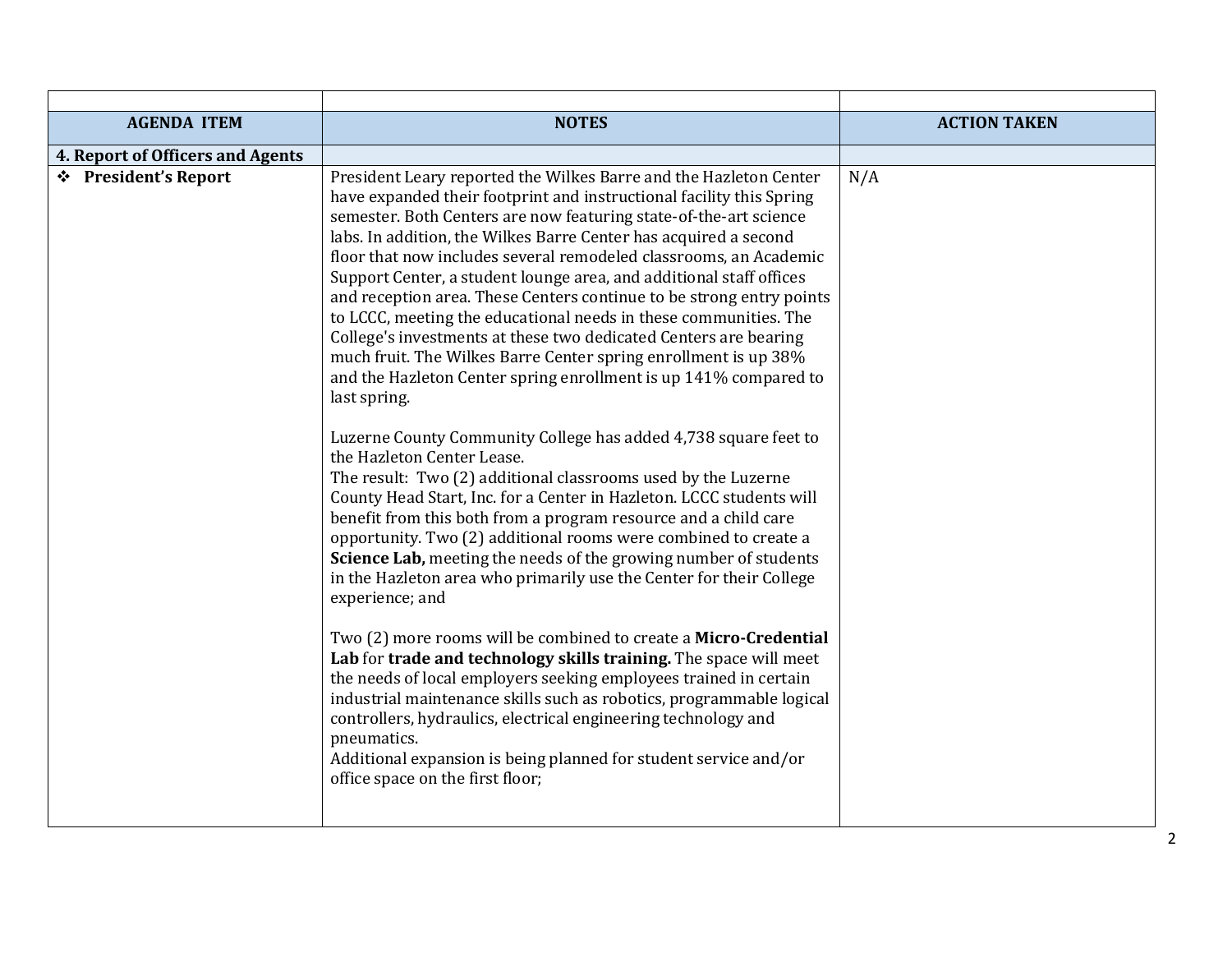|                               | An update was forwarded to the members of the Board regarding                                                                         |  |
|-------------------------------|---------------------------------------------------------------------------------------------------------------------------------------|--|
| President's Report continued. | the upcoming PA Commission for Community Colleges Annual                                                                              |  |
|                               | Meeting and Virtual Board of Directors meeting scheduled for                                                                          |  |
|                               | Monday, March 28th. A conversation with Senator Casey and the                                                                         |  |
|                               | group is scheduled for 10:30 a.m.; followed by the business portion                                                                   |  |
|                               | of the Board of Directors meeting with the Presidents at 11 a.m. If                                                                   |  |
|                               | you would like to participate virtually and have not yet confirmed                                                                    |  |
|                               | your attendance please do or feel free to contact Paula and she will                                                                  |  |
|                               | make the arrangements for you.                                                                                                        |  |
|                               |                                                                                                                                       |  |
|                               | Through the generosity of our donors and community friends, the                                                                       |  |
|                               | LCCC EITC funding is supporting tuition and textbook costs for over                                                                   |  |
|                               | 300 high school students in Luzerne County. Overall, the Early                                                                        |  |
|                               | College Program is serving approximately 1000 high school students                                                                    |  |
|                               | this Spring semester.                                                                                                                 |  |
|                               |                                                                                                                                       |  |
|                               | The College is once again joining forces with the East Stroudsburg<br>University Clear Path NSF Grant to provide mentorship, academic |  |
|                               | and financial support to LCCC students earning an associate degree                                                                    |  |
|                               | in STEM and transferring to ESU for their bachelor's degree. During                                                                   |  |
|                               | this second round 5-year grant, students will receive up to \$10,400                                                                  |  |
|                               | at LCCC and up to \$20,000 at ESU in scholarships.                                                                                    |  |
|                               |                                                                                                                                       |  |
|                               | LCCC will take part in this year's National Remake Learning event,                                                                    |  |
|                               | by hosting engaging workshops and trainings during the National                                                                       |  |
|                               | Remake Learning Week in May. The two events are: * Culturally                                                                         |  |
|                               | Responsive Teaching: Concepts and Strategies to Connect with                                                                          |  |
|                               | Learners - by Dr. Kate Zielinski and Dr. Janis Wilson Seeley. - aimed                                                                 |  |
|                               | for K-12 teachers                                                                                                                     |  |
|                               | NEPA's STEM Future - by Brandon Babish, Ursula Uhrin, and                                                                             |  |
|                               | Edward Hernandez. - Aimed for Middle school students and their                                                                        |  |
|                               | parents. This event will be bilingual and held at our Hazleton Center.                                                                |  |
|                               |                                                                                                                                       |  |
|                               | Three (3) LCCC students: James Monahan, Suheiry Feliciano, and                                                                        |  |
|                               | Juribeth Roman Torres, will be participating this spring in                                                                           |  |
|                               | Leadership Lackawanna's Leadership Collegiate program.<br>This is a                                                                   |  |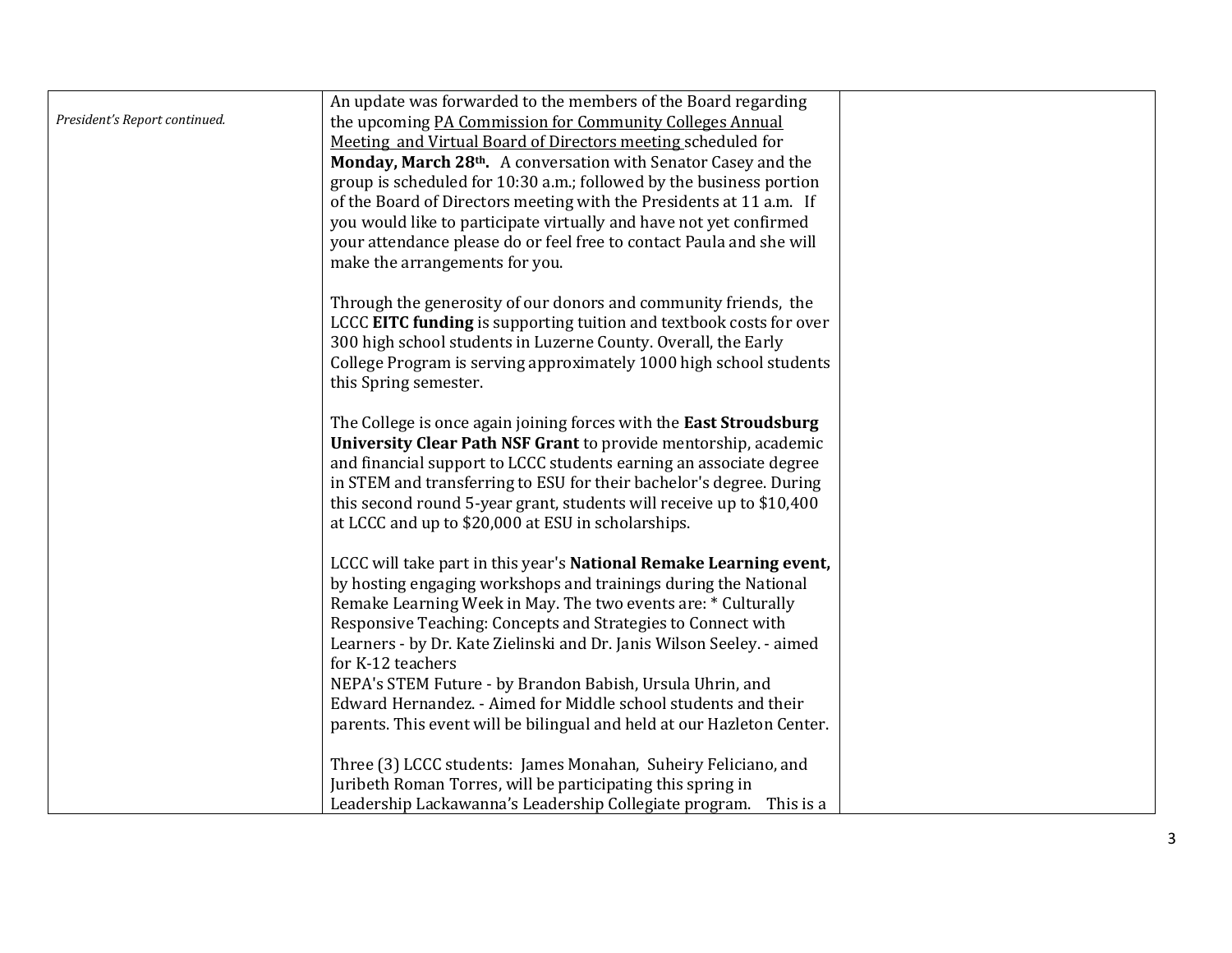|                           | 6-week virtual program, which runs from March 7 through April 18,   |  |
|---------------------------|---------------------------------------------------------------------|--|
|                           | is an excellent opportunity to enhance their leadership skills.     |  |
|                           | In celebration of Black History Month and the International Day     |  |
|                           | of Women and Girls in Science, LCCC held several cultural and       |  |
|                           | educational events, included the showing of the film Hidden         |  |
|                           | Figures; Film showing & discussion with Professor Jim Gavenus on    |  |
|                           | Selma; and lastly, we held an online Black History Bingo event.     |  |
|                           | On Sunday, March 13, the College will participate in Wilkes-Barre's |  |
|                           | annual Saint Patrick's Day parade. President Leary expressed his    |  |
|                           | appreciation to trustee and Mayor George Brown and staff for        |  |
|                           | extending an invitation to Luzerne County Community College.        |  |
|                           |                                                                     |  |
| <b>Treasurer's Report</b> | Cheryl Baur, Vice President of Finance, reported the College has    |  |
|                           | projected total salaries to be 14% under budget. Benefits are       |  |
|                           | projected to be 5% below budget. The remaining expenses are         |  |
|                           | projected to be 11% below budget. Overall total expenses 13%        |  |
|                           | below budget.                                                       |  |
|                           | Revenue and Operating Fund: Projecting total tuition to be 2%       |  |
|                           | above budget. Highlights: Fall 2021 Out of county-10% above         |  |
|                           | budget; out of State -59% above budget. At this time a 2% increase  |  |
|                           | in Spring revenues over budget are projected. A \$1,775,000 revenue |  |
|                           | over expenses for a period ending June 30, 2022.                    |  |
|                           |                                                                     |  |
|                           | Bookstore - Salaries projected to be 8% underbudget-benefits to be  |  |
|                           | 4% underbudget. Over all we expect revenue over expenses by         |  |
|                           | \$10,000. It was noted the bookstore was budgeted net zero.         |  |
|                           |                                                                     |  |
|                           | Food Service - Salaries projected to be 3% below budget, benefits   |  |
|                           | about 5%; and projected to have a loss of \$135,000.                |  |
|                           |                                                                     |  |
|                           | Capital – Expenses are projected to be 36% over budget; when        |  |
|                           | the budget was completed for 21-22 we did not include the           |  |
|                           | lease payment for the GESA project which is approximately           |  |
|                           | \$600,000 per year. The College anticipates expenses over           |  |
|                           | revenue by \$1.7 million.                                           |  |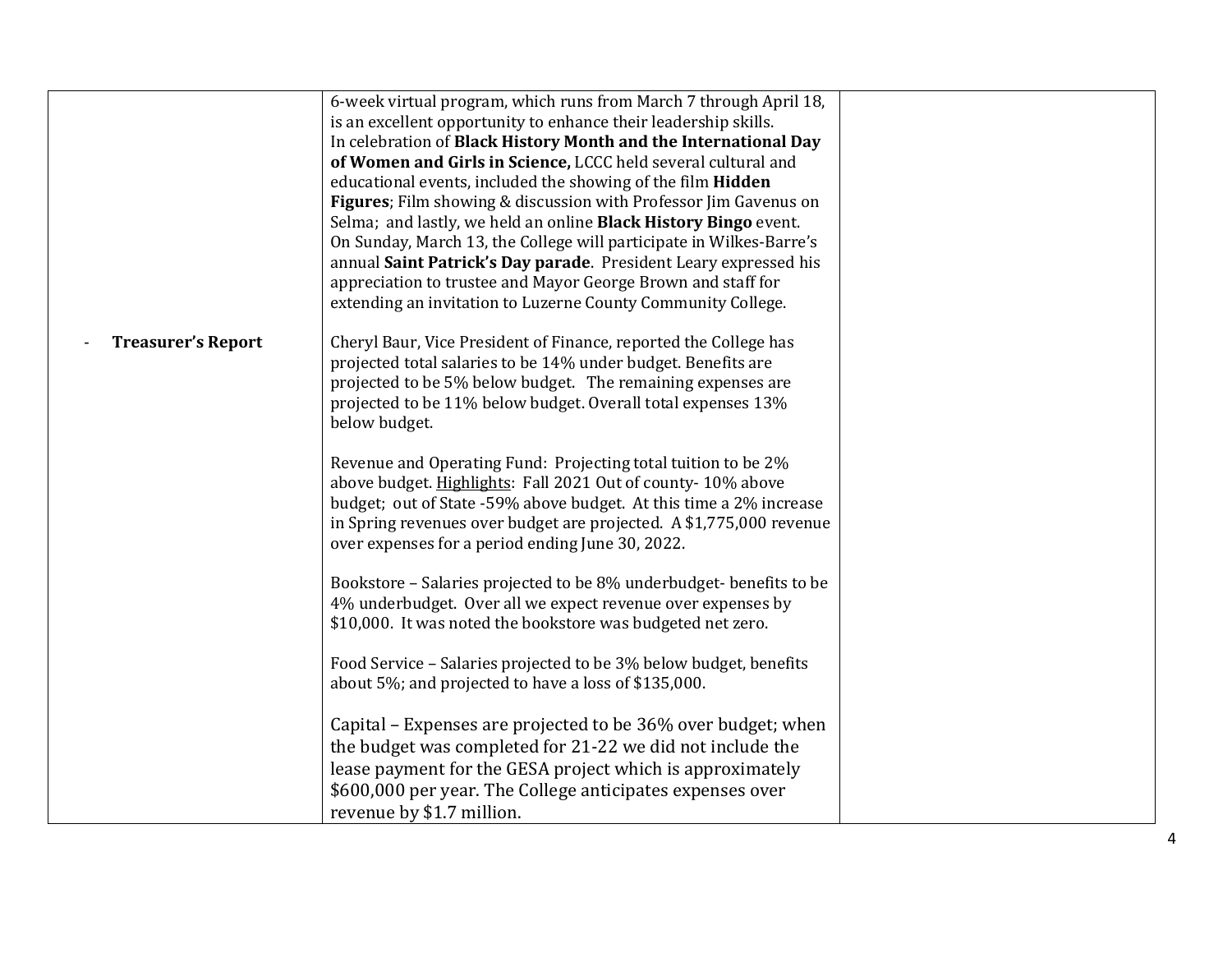| <b>Foundation Report</b>                                                                                                | Rebecca Brominski, Executive Director, Institutional Advancement<br>40th Annual Rossetti Show<br>May 7, the Annual Alumni Flea Mark<br>May 13 Dental Health Alumni Day<br>May 23 8th Annual Alumni Golf Tournament<br>On Friday, April 29th the Annual Legislative Hybrid Breakfast will be<br>held in the Dining Room of the Educational Conference Center. The<br>breakfast will be held at 8:30 followed by the program at 9 a.m.<br>Nursing Health Science Center, Estate of Francis S. Carrozza<br>\$20,000 new gift<br>\$100,000 a year for nursing |                                                                                                                                               |
|-------------------------------------------------------------------------------------------------------------------------|-----------------------------------------------------------------------------------------------------------------------------------------------------------------------------------------------------------------------------------------------------------------------------------------------------------------------------------------------------------------------------------------------------------------------------------------------------------------------------------------------------------------------------------------------------------|-----------------------------------------------------------------------------------------------------------------------------------------------|
| <b>ACTION ITEMS</b>                                                                                                     |                                                                                                                                                                                                                                                                                                                                                                                                                                                                                                                                                           |                                                                                                                                               |
| 6. Report of the Executive<br>Committee                                                                                 | 6. Daniel C. Rodgers, Board Chair, presented the report of the<br><b>Executive Committee.</b>                                                                                                                                                                                                                                                                                                                                                                                                                                                             | <b>ACTION TAKEN</b>                                                                                                                           |
| 6A. Recommend Approval of<br>Strategic Plan 2022-2026,<br>-Revised Mission Statement and<br><b>Institutional Values</b> | 6A. Recommend Luzerne County Community College Board of<br>Trustees approve the Strategic Plan 2022-2026, revised Mission<br>Statement and Institutional Values.<br><b>Mission Statement:</b> Luzerne County Community College is a<br>student-centered institution prioritizing support and access to an<br>inclusive, equitable learning environment that fosters academic and<br>personal success and strengthens communities in the Northeast<br>Pennsylvania region.                                                                                 | 6A. Approved. Motion made by Joan M.<br>Blewitt, Ph.D.; seconded by Paul Halesey.<br>Vote was all "yes". Motion carried                       |
|                                                                                                                         |                                                                                                                                                                                                                                                                                                                                                                                                                                                                                                                                                           |                                                                                                                                               |
| 7. Report of the Student Success<br>and Workforce Development<br>Committee                                              | 7. Student Success and Workforce Development<br>Committee                                                                                                                                                                                                                                                                                                                                                                                                                                                                                                 | <b>ACTION TAKEN</b>                                                                                                                           |
| 7A. Ratification, Spring 2022<br>Academic Calendar                                                                      | 7A. Recommend the Luzerne County Community College Board of<br>Trustees approve the revised Spring 2022 Academic Calendar                                                                                                                                                                                                                                                                                                                                                                                                                                 | 7A. Approved. Motion made by Erin K.<br>Keating, Ed.D.; seconded by Holly<br>Evanoski, Board Secretary.<br>Vote was all "yes". Motion carried |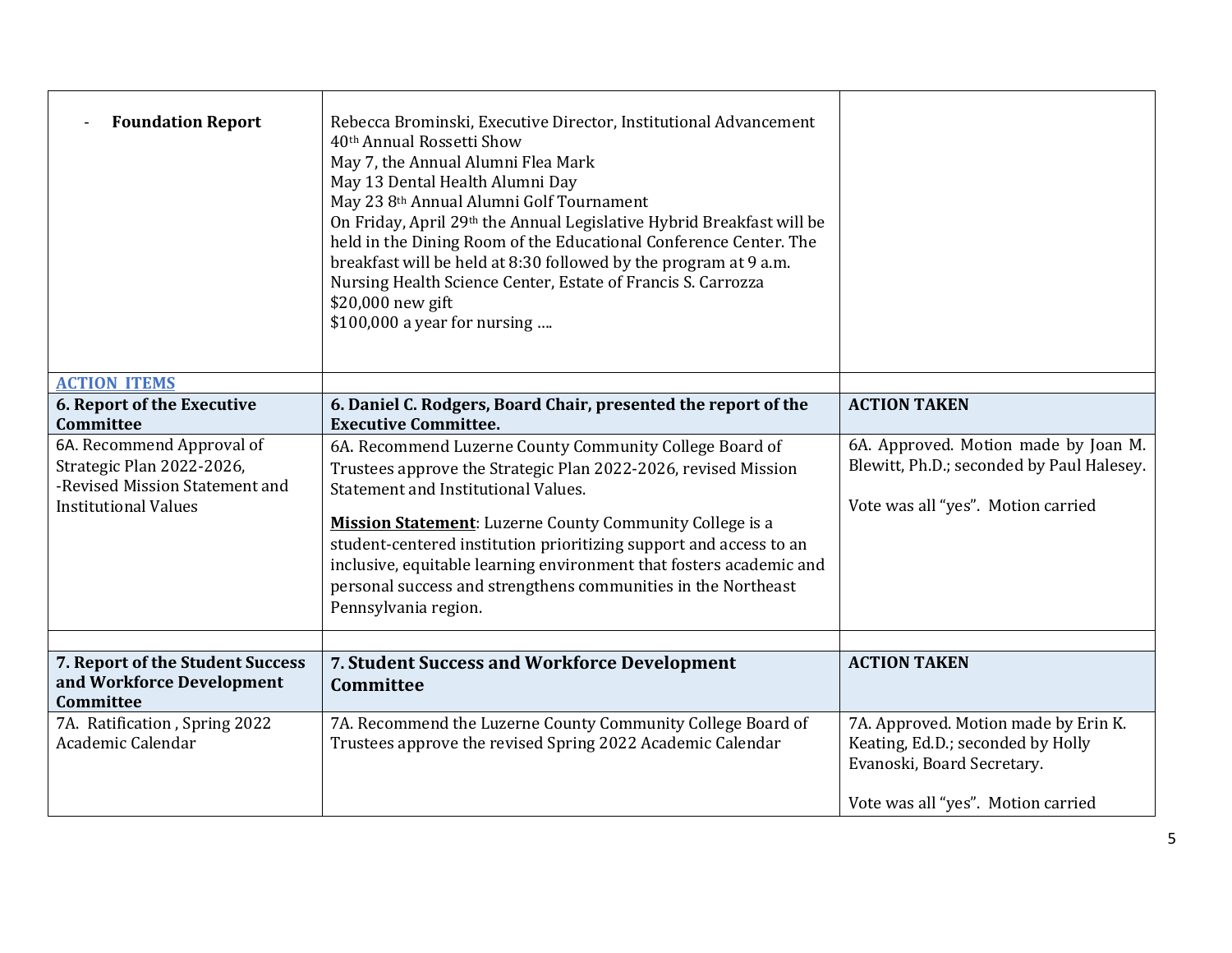| 8. Report of the Audit, Finance<br>and Facilities Committee       | 8. Susan E. Unvarsky, Committee Chair presented the Audit,<br><b>Finance and Facilities Committee report.</b>                                                                                                                                                                                                                                                                                                                                                                                                                                                                                                                                                                            | <b>ACTION TAKEN</b>                                                                                                        |
|-------------------------------------------------------------------|------------------------------------------------------------------------------------------------------------------------------------------------------------------------------------------------------------------------------------------------------------------------------------------------------------------------------------------------------------------------------------------------------------------------------------------------------------------------------------------------------------------------------------------------------------------------------------------------------------------------------------------------------------------------------------------|----------------------------------------------------------------------------------------------------------------------------|
|                                                                   |                                                                                                                                                                                                                                                                                                                                                                                                                                                                                                                                                                                                                                                                                          |                                                                                                                            |
| 8A. Bid #503, Waste Removal                                       | 8A. Recommend Luzerne County Community College Board of<br>Trustees approve the award of Bid #503, for Waste Removal to<br>Waste Reduction and Recycling in the amount of \$23,880.00 per<br>year. This is a three (3) year contract to provide waste removal<br>services for the Main Campus, the Joseph A. Paglianite Culinary<br>Institute and the Francis S. and Marie Gill Carrozza, R.N., Health<br>Science Center in Nanticoke.                                                                                                                                                                                                                                                   | 8A. Approved. Motion made by Paul<br>Halesey; seconded by James Dennis.<br>Vote was all "yes". Motion carried.             |
| 8B. Bid #504, Air Flow Units                                      | 8B. Recommend Luzerne County Community College Board of<br>Trustees approve the award of Bid #504 in the amount of 28,593.60<br>to Hu-Friedy Mfg. Co. Inc.                                                                                                                                                                                                                                                                                                                                                                                                                                                                                                                               | 8B. Approved. Motion made by George<br>Brown; seconded by Joan M. Blewitt,<br>Ph.D.<br>Vote was all "yes." Motion carried. |
| 8C. Bid #505, Wireless Upgrade<br>Project                         | 8C. Recommend the Luzerne County Community College Board of<br>Trustees approve the award of Bid #505, Wireless Update Project to<br>the lowest responsible bidders for the specified Aruba equipment.<br><b>Section A - IntegraONE</b> for wireless access points in the amount of<br>\$61,951.65 (Aruba);<br><b>Section B - IntegraONE</b> for Software & Services in the amount of<br>\$19,776.10 (Aruba);<br><b>Section C - IntegraONE</b> for Miscellaneous equipment in the amount<br>of \$1,460.85.<br>The total amount for sections A through C is \$83,188.60.<br>Luzerne County Community College's wireless infrastructure<br>upgrade will be funded under the GEER II grant. | 8C. Approved. Motion made by Joan M.<br>Blewitt, Ph.D.; seconded Paul Halesey.<br>Vote was all "yes". Motion carried.      |
| <b>Report of the Audit, Finance and</b>                           | Audit, Finance and Facilities Committee report.                                                                                                                                                                                                                                                                                                                                                                                                                                                                                                                                                                                                                                          | <b>ACTION TAKEN</b>                                                                                                        |
| <b>Facilities Committee</b>                                       |                                                                                                                                                                                                                                                                                                                                                                                                                                                                                                                                                                                                                                                                                          |                                                                                                                            |
| 8D. Board Resolution - PDE Capital<br><b>Application Projects</b> | 8D. Recommend the Luzerne County Community College<br>("LCCC") Board of Trustees approve the capital projects to be                                                                                                                                                                                                                                                                                                                                                                                                                                                                                                                                                                      | 8D. Approved. Motion made by Erin K.<br>Keating, Ed.D.; seconded by James                                                  |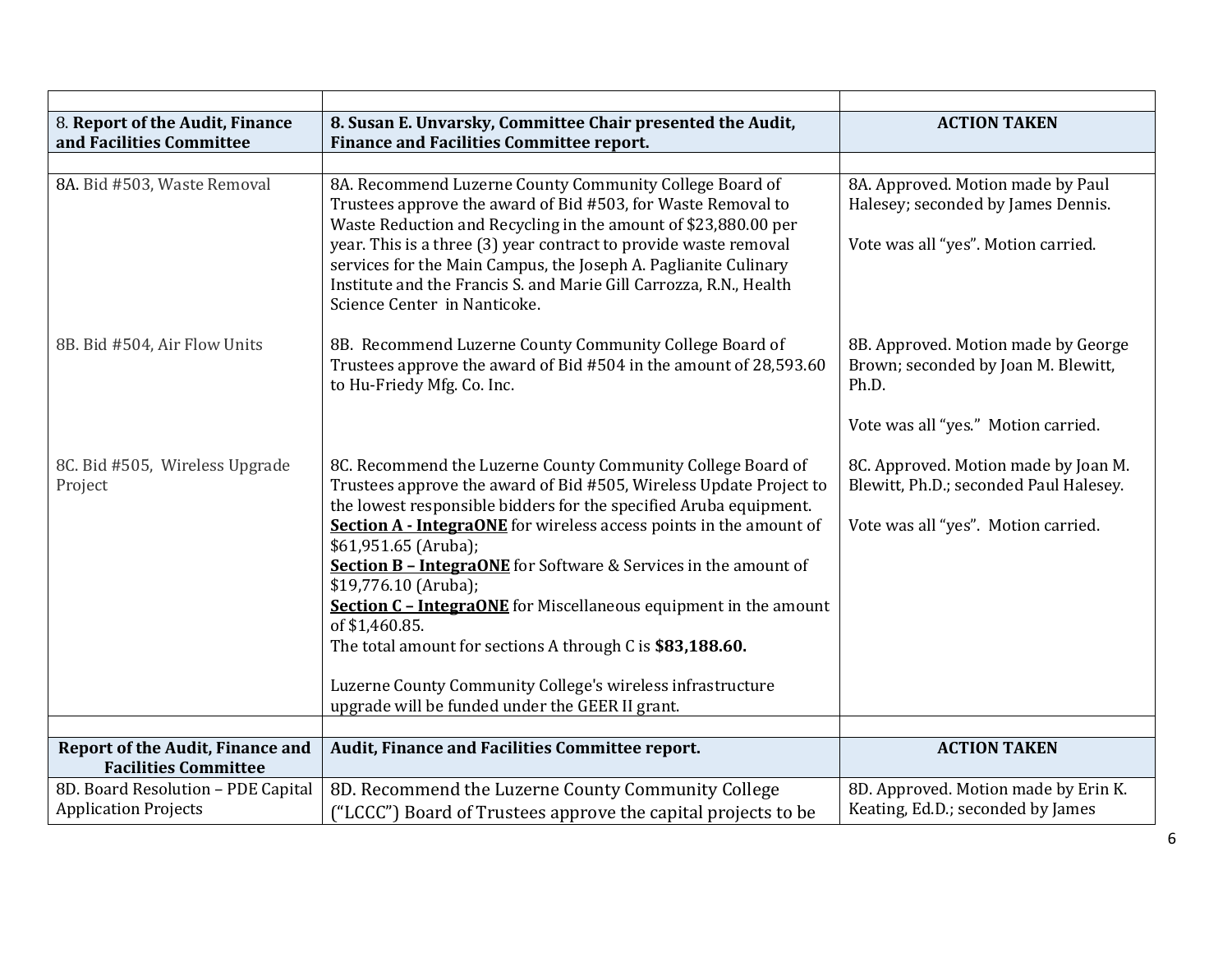|                                                                                                                                             | submitted in March 2022 via the Pennsylvania Department of<br>Education ("PDE") capital application process. Additionally,<br>Luzerne County Community College Board of Trustees<br>approve the authorization of matching funds for any capital<br>project submitted via the PDE capital application process and<br>approved for funding by PDE for FY2022-2023. | Dennis.<br>Vote was all "yes". Motion carried. |
|---------------------------------------------------------------------------------------------------------------------------------------------|------------------------------------------------------------------------------------------------------------------------------------------------------------------------------------------------------------------------------------------------------------------------------------------------------------------------------------------------------------------|------------------------------------------------|
|                                                                                                                                             | The capital projects approved to be submitted to PDE in the<br>March 2022 capital application process and the estimated<br>costs are: Building 1 Switchgear Replacement - \$200,018<br>Water Infiltration Remediation - \$100,000 Main Parking Lot<br>Paving and Replacement of Sidewalk and Curbing -<br>\$1,600,000.                                           |                                                |
|                                                                                                                                             | Final Board of Trustee approval of the project(s) will be<br>submitted with exact funding amounts when approved for<br>funding by PDE. All College policies and procedures will be<br>followed.                                                                                                                                                                  |                                                |
| 9. Report of the Compliance,<br>Legal Affairs, Policies, Human<br><b>Resources Diversity and Inclusion</b><br>Committee                     | 9. Daniel Rodgers, Board Chair, noted there were no action<br>items of the Committee at this time.                                                                                                                                                                                                                                                               | <b>ACTION TAKEN</b>                            |
|                                                                                                                                             |                                                                                                                                                                                                                                                                                                                                                                  |                                                |
| 10. Report of the Government<br>and External Affairs, Public<br><b>Relations, and Marketing, and</b><br><b>College Foundation Committee</b> | 10. Catherine O'Donnell, Esq., Chair, Government and External<br>Affairs, Public Relations, and Marketing, and College<br>Foundation Committee, stated there were no action items to<br>report.                                                                                                                                                                  | <b>ACTION TAKEN</b>                            |
|                                                                                                                                             |                                                                                                                                                                                                                                                                                                                                                                  |                                                |
|                                                                                                                                             | <b>Informational Items</b>                                                                                                                                                                                                                                                                                                                                       |                                                |
| 1. Unfinished Business-Previous<br>Meeting                                                                                                  | 1.N/A                                                                                                                                                                                                                                                                                                                                                            | 1. No action required.                         |
| 2. Communications                                                                                                                           | 2. All communications were included in the Board packets.                                                                                                                                                                                                                                                                                                        | 2. No action required.                         |
| 3.Adjournment                                                                                                                               | 3. Daniel Rodgers, Board Chair, asked for a motion to adjourn.                                                                                                                                                                                                                                                                                                   | 3. Motion to adjourn was made Anthony          |